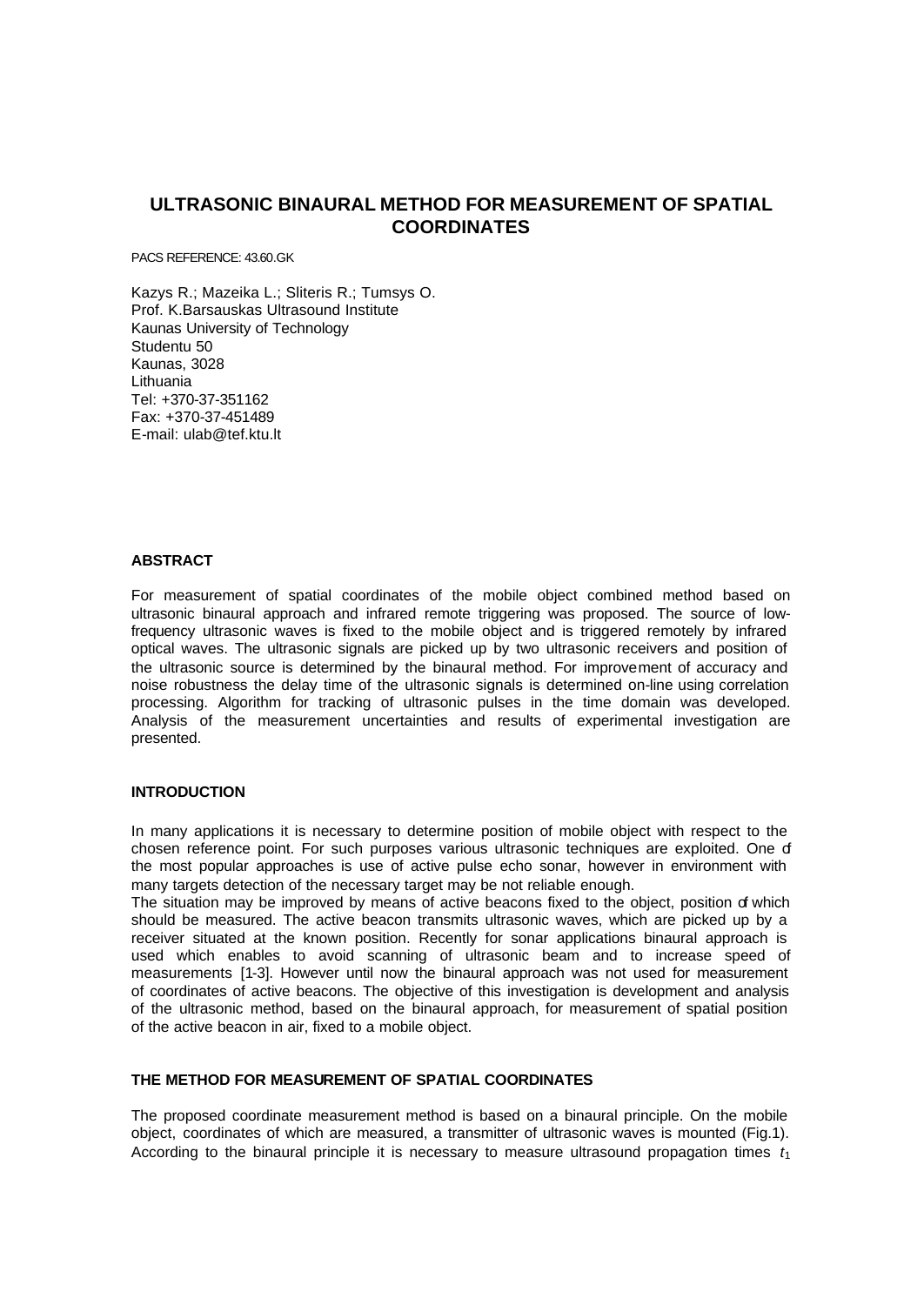and  $t_2$  from the transmitter to two receivers (R1 and R2) placed at some distance from each other. The coordinates of the transmitter  $x_t$ ,  $y_t$ , *y*<sup>t</sup> can be calculated according to

$$
x_{t} = \frac{c^{2}}{2L_{0}} \cdot (t_{1}^{2} - t_{2}^{2})
$$
  
\n
$$
y_{t} = \sqrt{c^{2}t_{1}^{2} - (x + \frac{L_{0}}{2})^{2}},
$$
\n(1)

where *c* is the ultrasound velocity,  $t_1$ ,  $t_2$  are delay times of the ultrasonic waves from the transmitter till the first and second receivers,  $L_0$  is the distance between the receivers.

Implementation of the binaural approach for measurements of coordinates in air meets some problems. Measurements may be performed only in the area, which is covered by overlapping directivity patterns



**Fig.1. Measurement principle of the spatial coordinates of mobile object**

of the transmitter and both receivers. It means that in order to have this area wide enough, the ultrasonic transducers must possess wide directivity patterns [3]. That leads to big signal losses caused by beam spreading and consequently to low signal/noise ratio. Additional measurement errors are due to temperature dependence of ultrasound velocity and influence of air turbulence or convection flows.

In order to overcome these problems and to get a good noise robustness it was proposed to use coded ultrasonic signals and correlation processing, which should be carried out on-line [4,5].

#### **IMPLEMENTATION OF THE METHOD**

The developed ultrasonic measurement system consists of the mobile unit with the transmitter of ultrasonic waves and the basic unit with two receivers of ultrasonic waves and digital signal processor (Fig.2).



**Fig.2. The structure of the ultrasonic system**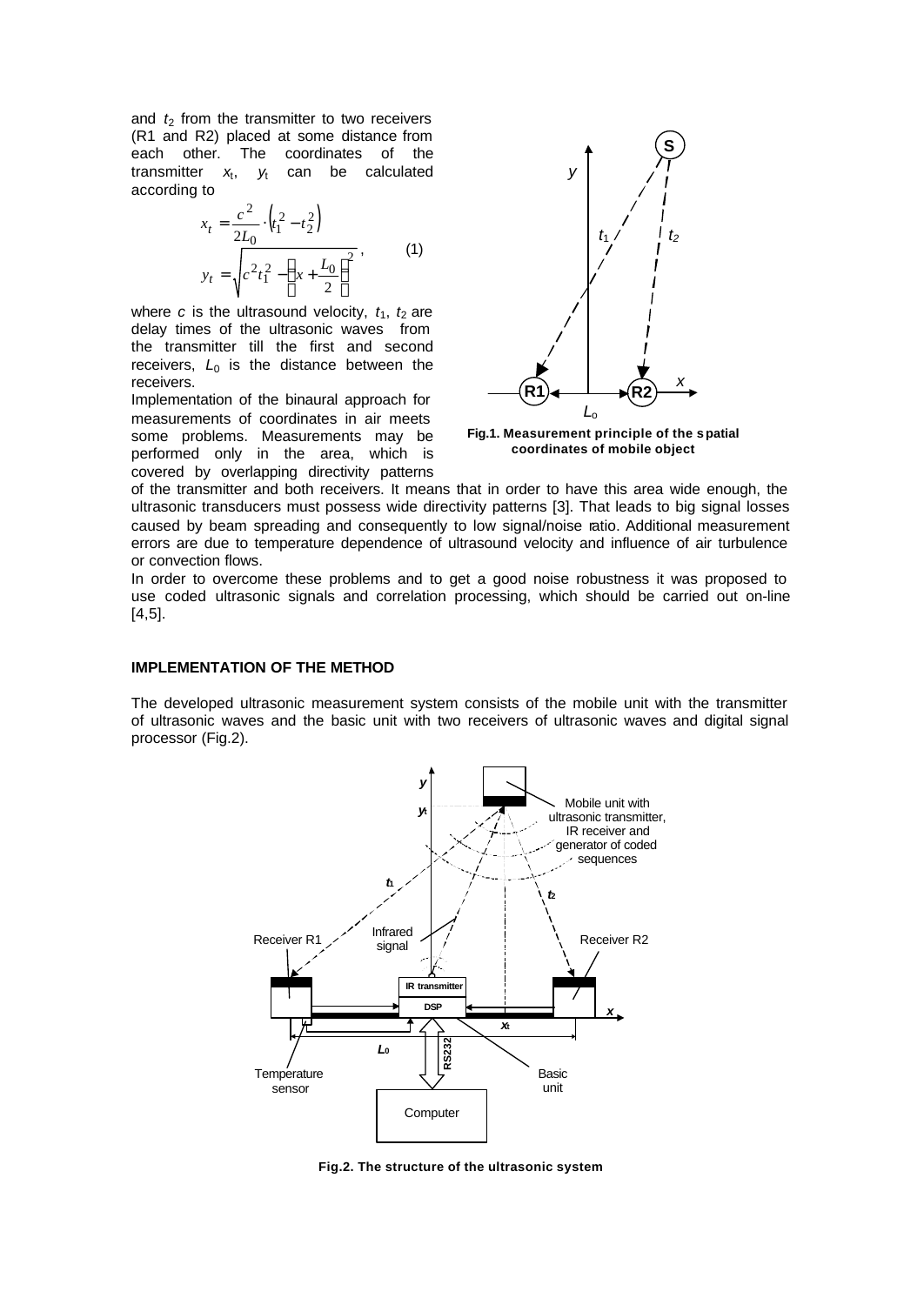The transmitter of ultrasonic waves in the mobile unit is triggered by infrared signal, which is generated and sent by the basic unit. The infrared signal consists of 20 pulses with repetition frequency 36 kHz. In order to avoid the influence of an acoustic noise the 40 kHz ultrasonic signal is the phase manipulated by  $M$  – sequence. The  $M$  – sequence consists of 32 elements, duration of each element is 5 periods of the carrier. The receivers R1 and R2 are placed at the distance  $L_0$ =1m from each other, which is called the base distance. The received signals are amplified and digitised by analogue-to-digital converter in basic unit. The time varying gain is used for compensation of attenuation and diffraction of ultrasonic wave. The digitised signals from the basic unit are processed in DSP using cross-correlation method.

The basic unit is connected to the host PC type computer by a serial RS232 interface. The measurement errors caused by ultrasound velocity changes due to temperature variations are compensated using the temperature sensor mounted on the receiver R1.

## **SIGNAL PROCCESSING**

In order to enhance noise robustness of the measurement system the received coded Msequences must processed using correlation processing. Moreover, in order to reduce measurement errors caused by air turbulence, it is necessary to accumulate and average a few measurement results. In medium range applications (20m) the length of the received ultrasonic signal may reach up to 30000 sampling points (Fig.3). Processing of such sequences using conventional cross-correlation algorithms takes too much time and is not suitable for on-line measurements. For the solution of this problem the advanced cross-correlation method for estimation of the delay time of ultrasonic signals was developed.



**Fig. 3. Ultrasonic coded M-sequence received at 1 m from the mobile unit**

The essence of this method is that the calculation of the cross-correlation function was splitted into two steps:

- during the first step the coarse delay time estimation of the received ultrasonic signal is obtained;
- during the second step the position of the signal in the time domain is found by means of the conventional cross-correlation algorithm in the time domain, but calculations are carried out only in a very narrow window.

The duration of the first step depends on the distance and is longer for longer distances. The second step does not depend on a distance and is relatively fast. In the case of averaging the first step is performed only once for the first measurement. In averaging mode only the second step of algorithm is performed. Therefore, 10 measurements in averaging mode takes only 30% longer time then a single measurement.

Examples of cross-correlation functions obtained after the first step are presented in Fig.4a and b. In this figures it is possible to observe not only direct signal, but also signals reflected from other objects like floor (Fig.4c). The direct signal always is arriving the first, therefore in the case of a properly selected threshold level there are no ambiguity problems.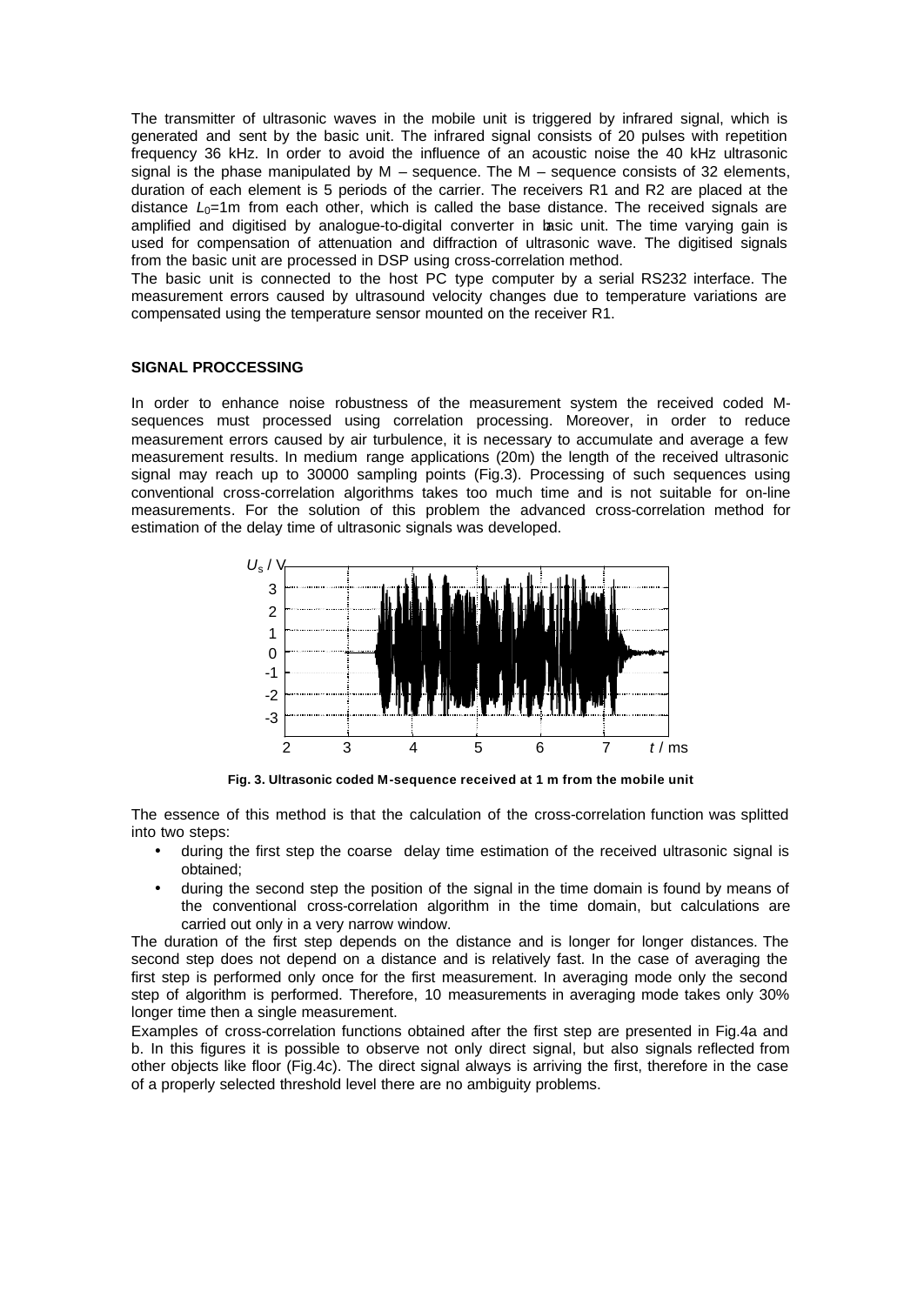

**Fig.4. Cross-correlation function of the experimental measurement: a – short distance (5 m); b – long distance (20 m); c – propagation of ultrasound waves**

# **EXPERIMENTAL INVESTIGATION**

The proposed method and developed ultrasonic meter were investigated experimentally [6]. The objective of the experiments was estimation of measurement accuracy in closed spaces and determination of potential limits of measurements. Experiments were carried out in closed hall. The position of the mobile unit was changed step-by-step up to 20 meters in front direction from the receivers and up to 12m in the perpendicular direction (Fig.5).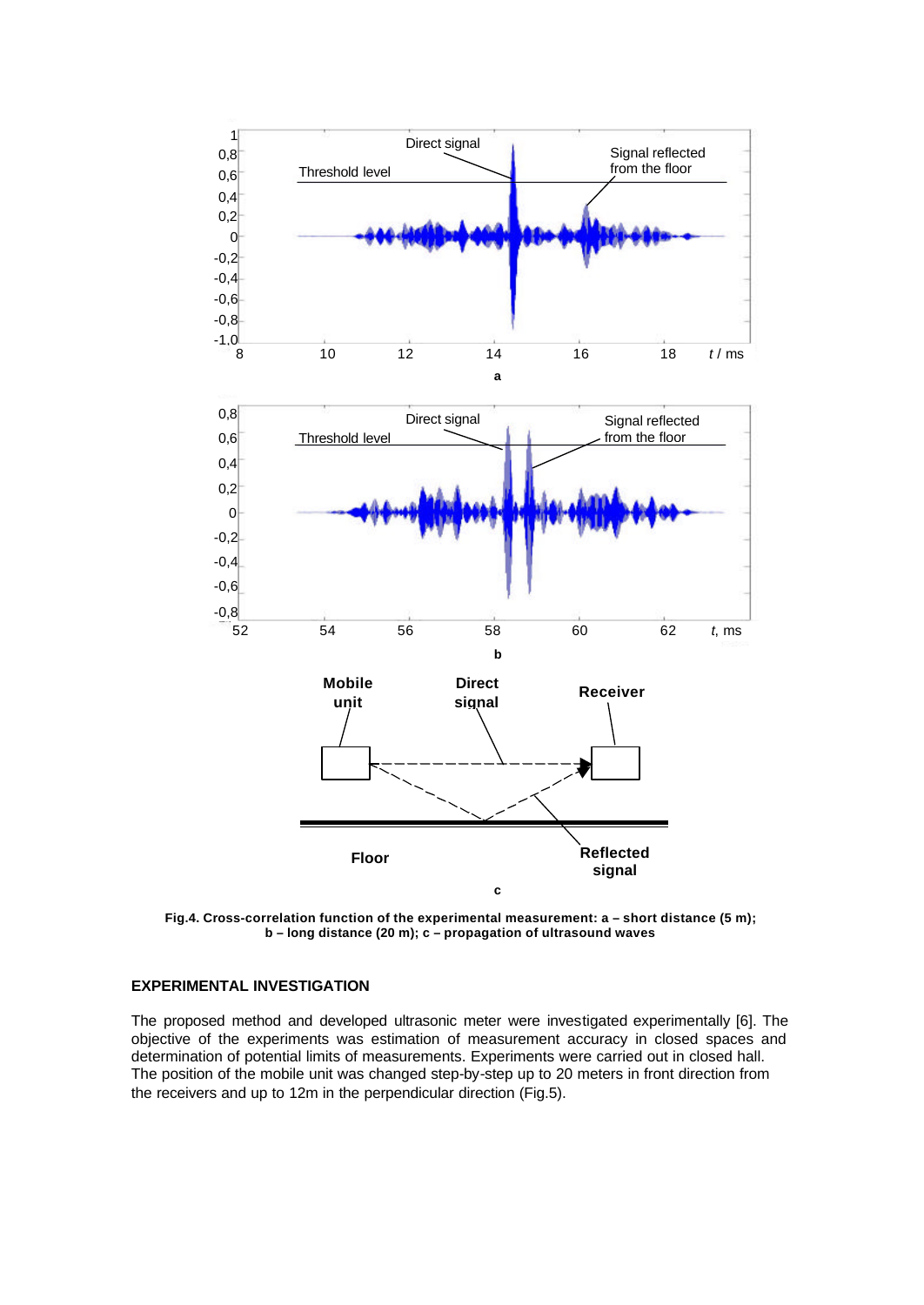

During the experiments measurements were performed at the distances 1, 5, 10, 20 meters in the *x*-axis direction and up to 10 m with a step 2 m in the *y*-axis direction. The actual positions of the mobile unit were determined by means of mechanical measurements. At each point ten measurements were carried out.

The uncertainty of measurements of spatial coordinates was characterised by a standard deviation. In our case the position of the active beacon is given by two  $- x$  and  $y$  coordinates, therefore the total uncertainty was determined from the uncertainties of measurements of *x* and *y* coordinates:

$$
s(x, y) = \sqrt{s^2(x) + s^2(y)},
$$
 (2)

**Fig.5. Scanning direction of the mobile unit during measurements**



**Fig.6. Graphical illustration of the experimental standard deviation modulus**

| $=1+20$ m<br>$\overline{R}$ 1<br>$L_0 = 1$ m<br>Fig.5. Scanning direction of the mobile<br>unit during measurements                                                                                                                                                                                                                                                                          |                  |         | deviation. In our case the position of the active<br>beacon is given by two $-$ x and y coordinates,<br>therefore the total uncertainty was determined from<br>the uncertainties of measurements of $x$ and $y$<br>coordinates:<br>$s(x, y) = \sqrt{s^2(x) + s^2(y)}$ ,<br>(2)<br>The spatial distribution of these uncertainties is<br>presented in Fig.6. The origin of coordinates in Fig.6<br>corresponds to the position of the basic unit (Fig.2). |          |         |         |          |
|----------------------------------------------------------------------------------------------------------------------------------------------------------------------------------------------------------------------------------------------------------------------------------------------------------------------------------------------------------------------------------------------|------------------|---------|----------------------------------------------------------------------------------------------------------------------------------------------------------------------------------------------------------------------------------------------------------------------------------------------------------------------------------------------------------------------------------------------------------------------------------------------------------|----------|---------|---------|----------|
| s(x,y) / mm<br>80<br>60<br>40<br>20<br>0<br>15<br>25<br>10<br>20<br>15<br>5<br>10<br>0<br>5<br>y/m<br>x/m<br>Fig.6. Graphical illustration of the experimental standard deviation modulus<br>The<br>numerical values of the calculated and experimentally determined<br>measurement<br>uncertainties in x and y directions are presented in Table 1.<br>Table 1                              |                  |         |                                                                                                                                                                                                                                                                                                                                                                                                                                                          |          |         |         |          |
| Coordinate (x,y),                                                                                                                                                                                                                                                                                                                                                                            | m                | (0, 10) | (5, 10)                                                                                                                                                                                                                                                                                                                                                                                                                                                  | (10, 10) | (0, 20) | (5, 20) | (10, 20) |
| Calculated<br>standard                                                                                                                                                                                                                                                                                                                                                                       | и(х),<br>mm      | 4.11    | 4.9                                                                                                                                                                                                                                                                                                                                                                                                                                                      | 6.77     | 8.22    | 8.66    | 9.83     |
| uncertainty                                                                                                                                                                                                                                                                                                                                                                                  | и(у),<br>mm      | 1.71    | 3.48                                                                                                                                                                                                                                                                                                                                                                                                                                                     | 7.94     | 3.38    | 4.33    | 6.7      |
| Experimental<br>standard                                                                                                                                                                                                                                                                                                                                                                     | $u_E(x)$ ,<br>mm | 9.86    | 6.65                                                                                                                                                                                                                                                                                                                                                                                                                                                     | 8.1      | 19.1    | 14.2    | 16.7     |
| uncertainty                                                                                                                                                                                                                                                                                                                                                                                  | $u_E(y)$ ,<br>mm | 1.15    | 4.14                                                                                                                                                                                                                                                                                                                                                                                                                                                     | 8.6      | 1.6     | 3.5     | 8.45     |
| <b>Conclusions</b><br>The proposed ultrasonic binaural method enables measurement of spatial coordinates of mobile<br>objects in air up to 20m. The best accuracy is obtained close to the symmetry axis of the<br>measurement system and does not exceed 9mm in x direction and 20mm in perpendicular y<br>direction even at 20m from the mobile unit. High robustness and good accuracy of |                  |         |                                                                                                                                                                                                                                                                                                                                                                                                                                                          |          |         |         |          |

#### **Conclusions**